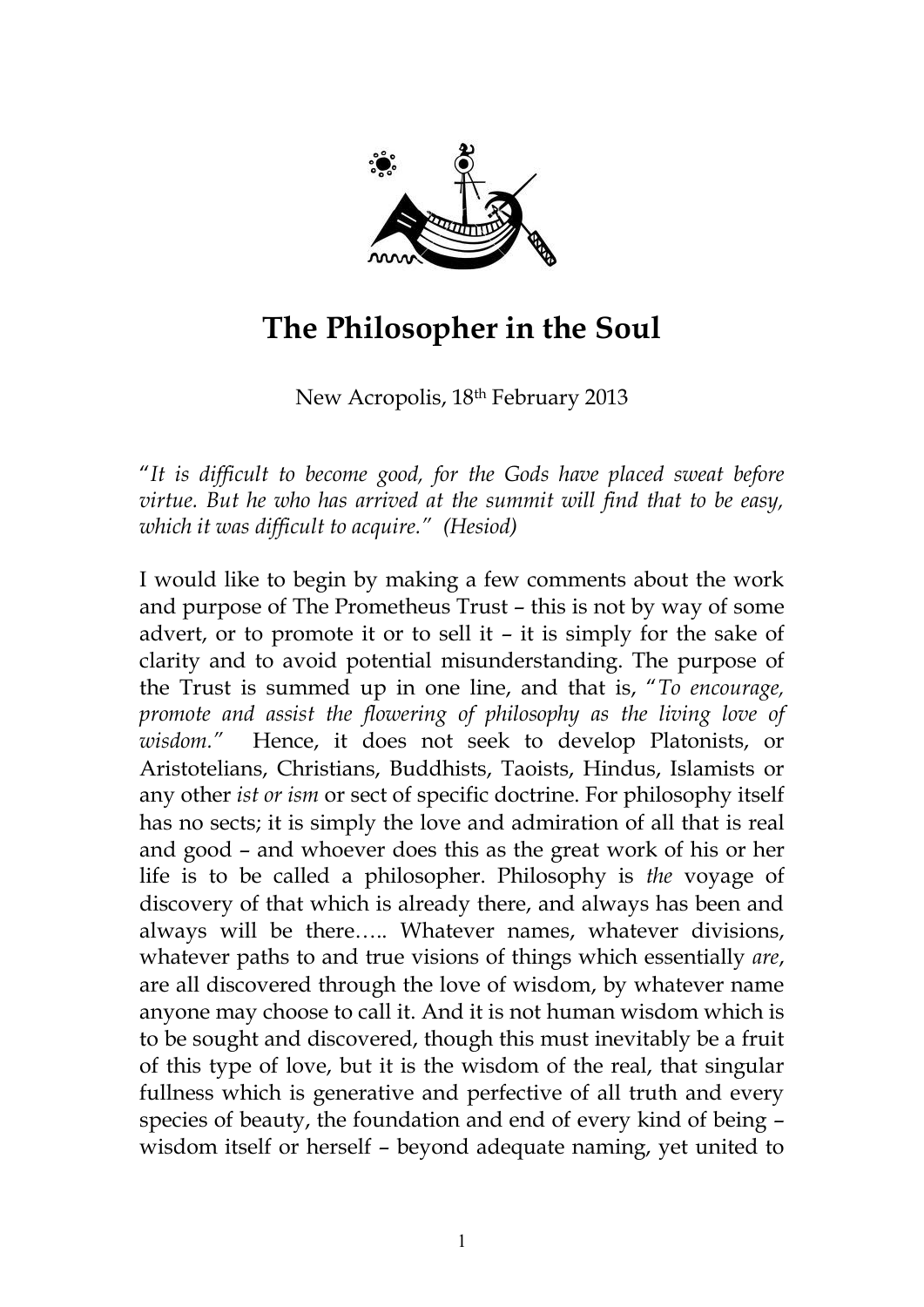and penetrated by love, and by the most ardent and comprehensive energies for this true and beautiful copulation.

 And yet, the love of wisdom exhibited by the Platonic tradition is possibly the most reliable, scientific and vitally consistent aid to any that are embarking upon or are engaged in this voyage of discovery. But it is not nor ever was intended to be an end in itself, but is simply the best attempt by truly worthy and adept souls, through a wisdom born from experience, to assist all voyagers and to help them to transcend the vast and multitudinous deep sea of opinion – and it is not to be taken up or put aside lightly………… Anyway, enough of that for now, I should get back to reason why I am here talking with you this evening……

 There are numerous questions of importance to all philosophically inclined souls, such as: How do I discover what is real?

How can I become truly happy?

What is the meaning of life?

Is there a God or Gods?

Is there more to life than that which is contacted by the senses?

What is my purpose?

How can I understand the universe and my place in it?

And I am sure there are many more of such like questions which come to mind. And far from there being numerous answers to these questions, there is, in the first place, just one – and it is the answer that the inspired Oracle uttered and had inscribed at the entrance to the sacred heart of Delphi, so as to be at the very foundation of all human pursuit of the real and the true, and that is – KNOW THYSELF! And where else would any sane man or woman start from in order to understand or to know anything else? For if we do not know what we are, or assume that we are something we are not, how can it be possible for us to know what we can do and become? How else can we know what is good for us at any given moment or throughout our lives? And even more importantly, how can we appreciate the place man has in the larger scheme of things, his true place in the universe, and what real use we can be to the universe and therefore to ourselves? For only by knowing our selves can we hope to answer the most basic of all questions that confront us, that is – what is the point of man? Why is he or she at all?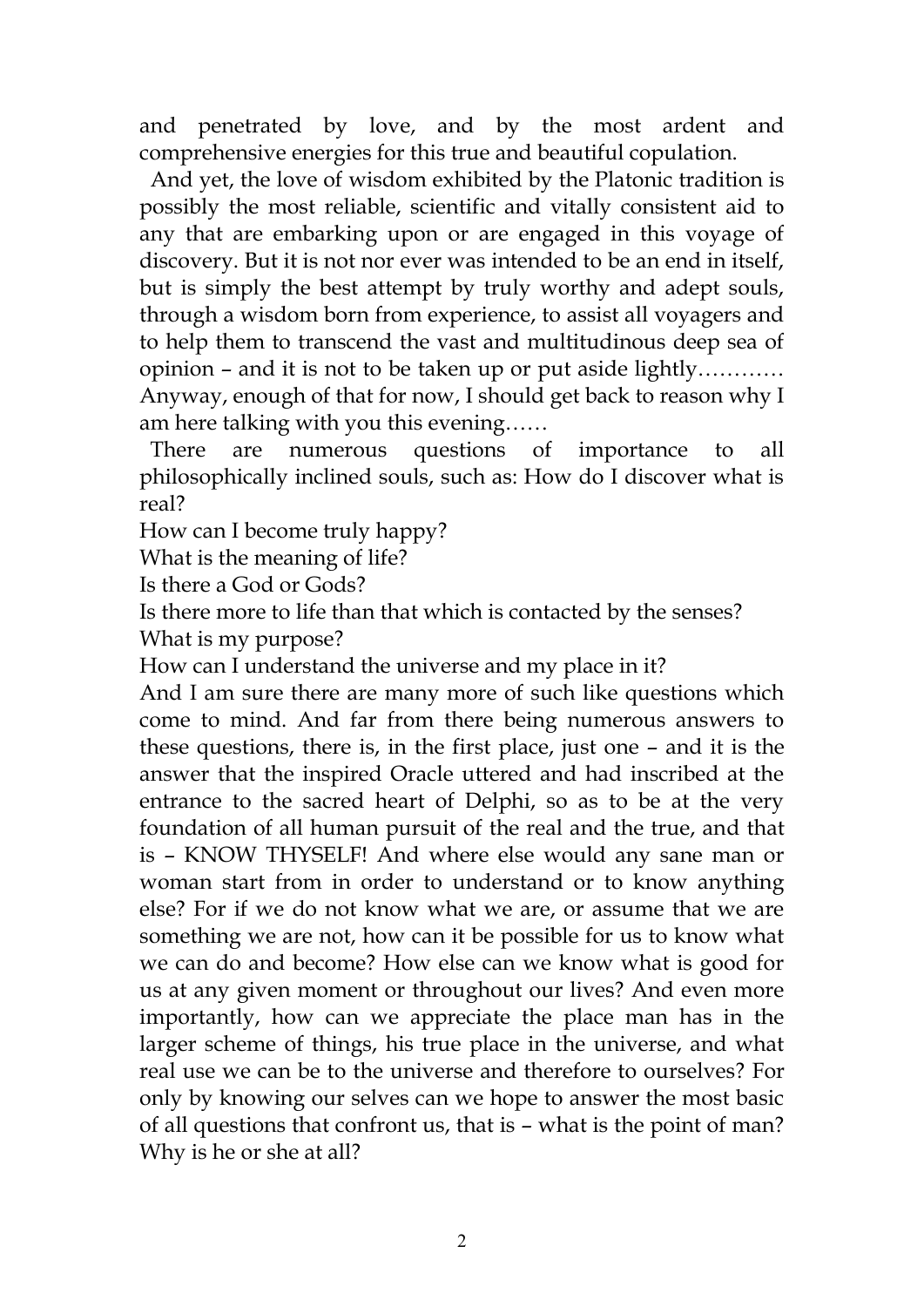There is an old saying that that he or she who possesses and energizes according to the greater virtues necessarily possesses the lesser, but the converse is not true. Hence, the exercise of what is called the political virtues begins to set aright our relationships with each other, with ourselves, with this beautiful planet Earth, and with the universe itself. For as a sage old American Indian famously said, *"All things are connected, this we know; man did not weave the web of life, he is but a strand in it; and whatever he does to the web he does to himself."* Thus, these types of virtues evolve to a degree the conscious perfection of our kind, and enable us to use such powers as we possess to live a harmonious life. Yet virtue of this kind only begins the journey, but on its own will not lead us to a full appreciation of the various relationships we enjoy with everything else, or to an accurate understanding of what we are. For there may well be many other animals and beings in the cosmos which have the capacity for self-knowledge, but I suggest that there are few, if any, that combine this with our amazing propensity for self-ignorance.

 Adepts of the Platonic tradition have often said that man is a microcosm of the macrocosm, and that all such things subsist in him partially, as the world or the universe contains divinely and totally. Yet so many of us may lead our lives as if the converse is the true state of things, that is, that the universe is a macrocosm of the microcosm – leading to the most arrogant of assumptions that man is the measure of all things, and that the universe is there for us to use in whatever manner we desire. And though there are some, and always have been some, who set themselves up as judges and lords of all that they survey, and may well acquire considerable fame and wealth through their facile interpretations of what they observe and measure before their eyes – they survey but a tiny fraction of the all, through the lens of practical science and opinion; and hence the world they see is what they themselves are, thereby corrupting the relationship of man with the universe, the universe with man, and man with man in the final analysis.

 To corrupt something is to destroy the purity of that same thing, and this applies even more when considering the relationships I just mentioned. For material things when corrupted are eventually reduced again to the matter from which they were formed; but relationships continue to express the corruption until some form of restoration is achieved. This process of restoration is called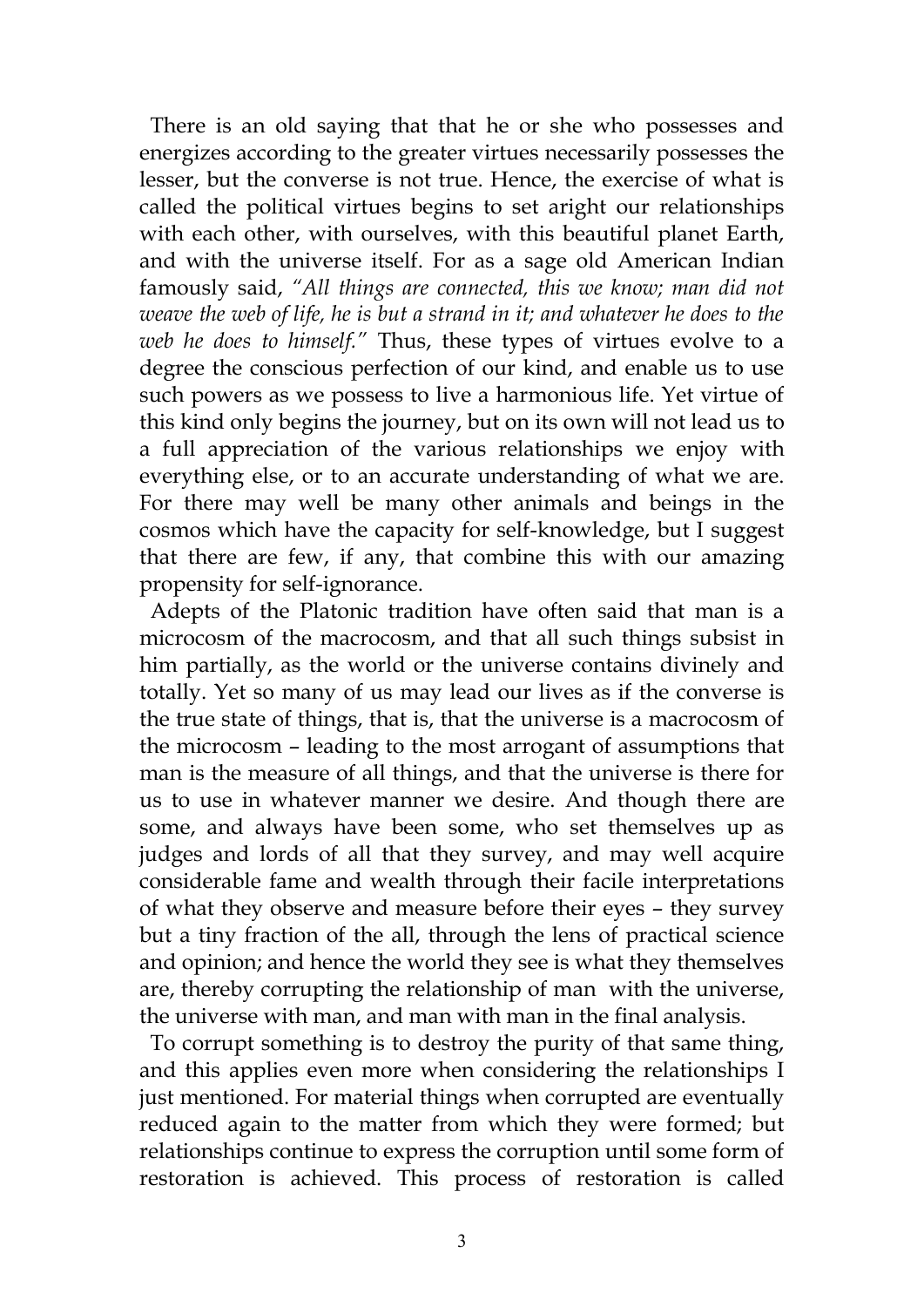catharsis, and the virtues by which this is enabled are called cathartic – and it is through these that man is truly able to realize the injunction or answer, Know Thyself.

 For to purify is to make pure, to cleanse, to free from adulteration, to remove impurities, to clarify, and to restore a thing to what it in reality simply *is.* It is a reversion to simplicity, and a removal of everything unnecessary and un-essential.

 Other traditions may have different names and terms for this essential passage or stage of development, but the goal will be one and the same – purification and self-realization. And far from this being an end in itself, catharsis is preparatory and necessary in order for man to be able to play his rightful role in the universe as a whole; and this is illustrated beautifully by the philosopher, Proclus, when he says:

*As we are parts of the universe It is fit that we should be in want of the universe. For a conversion to the whole Imparts salvation to every thing.* 

*If therefore you possess virtue, You should invoke that which antecedently Comprehends all virtue. For that which is all-good, Will also be the cause to you Of appropriate good.*

 But catharsis must have a subject and in this case it is the self of man, which is only to be understood and realized by the virtue of wisdom, perfecting that power in us which is capable of accurate and vital self-knowledge. Yet what *is* this self that we are exhorted to know? And what is the good that is appropriate to it, and to the macrocosm at large? For this is surely the first step and beginning of catharsis – the passage from opinion to stable knowledge. We need to bring reason to bear upon our nature and begin to see it for what it really is – not ratiocination, or logic, or sophisticated opinion or any type of rationality which is void of life and power – but that essential element in us which illuminates and gives reason to all that we are and do, and which does not err in its life giving power, but is the very reason of and for our existence.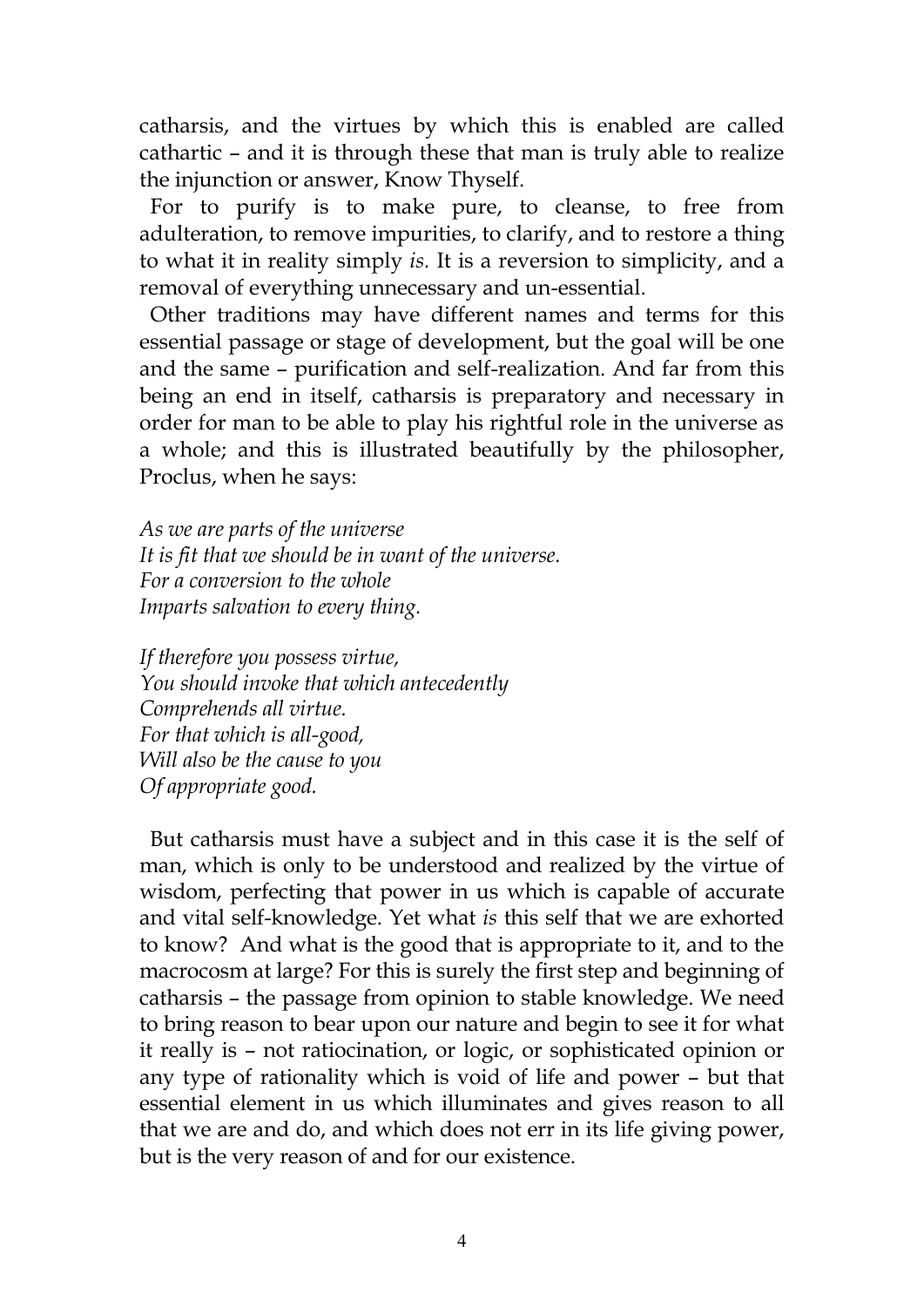In modern terms, this stage of catharsis requires guts from those that embrace it, sheer guts and sweat and fortitude, and courage, and temperance when cries of distress begin to emerge; and the distribution of goodness through every power we possess and to everything that we are trying to become, which is justice in energy – and the striving after wisdom, which of all things to man is the most difficult and necessary virtue to unite with. This is the way of the hero and the heroine inspired by love, and *never* willing to give up! As it has been said, that,

*we do not admire the pilot's art During the tranquillity of the sea and air, But in tempest and storm; Nor virtue in an affluence of human good, But in those things which the violent attacks Of fortune cannot shake. (Proclus)*

Know thy self and know the universe, know the universe and know thyself – it is like breathing essential air….

 In Plato's dialogue The First Alcibiades, Socrates puts before us four possible answers as to what the self of man is, either he is a body, or a compound of soul and body, or a soul, or nothing. Which is to be? A reasonable decision cannot be made without some examination of each position, and of some of the conclusions to which each leads.

 Firstly then, is man a body only? This would seem to be the preferred, if poorly examined, view of many of the present time. And this should not be surprising, as it is the easiest and most obvious view to take, for it is easy to see and obvious that we are or have a body at least; just a look in the mirror proves the existence of body. Yet, when we look in a mirror we do not see the whole body, we see only some of the surface of the body, not that which is contained within and beneath the skin, and bones, and hair, and eyes. We appear to be whole, but we know we have parts, thousands upon thousands of parts which, if the body is to function normally and healthily, must work together in harmony and with near perfect timing. We know also that most of these parts function alone, and together with others, without conscious effort, or without us having to consciously concentrate on the workings of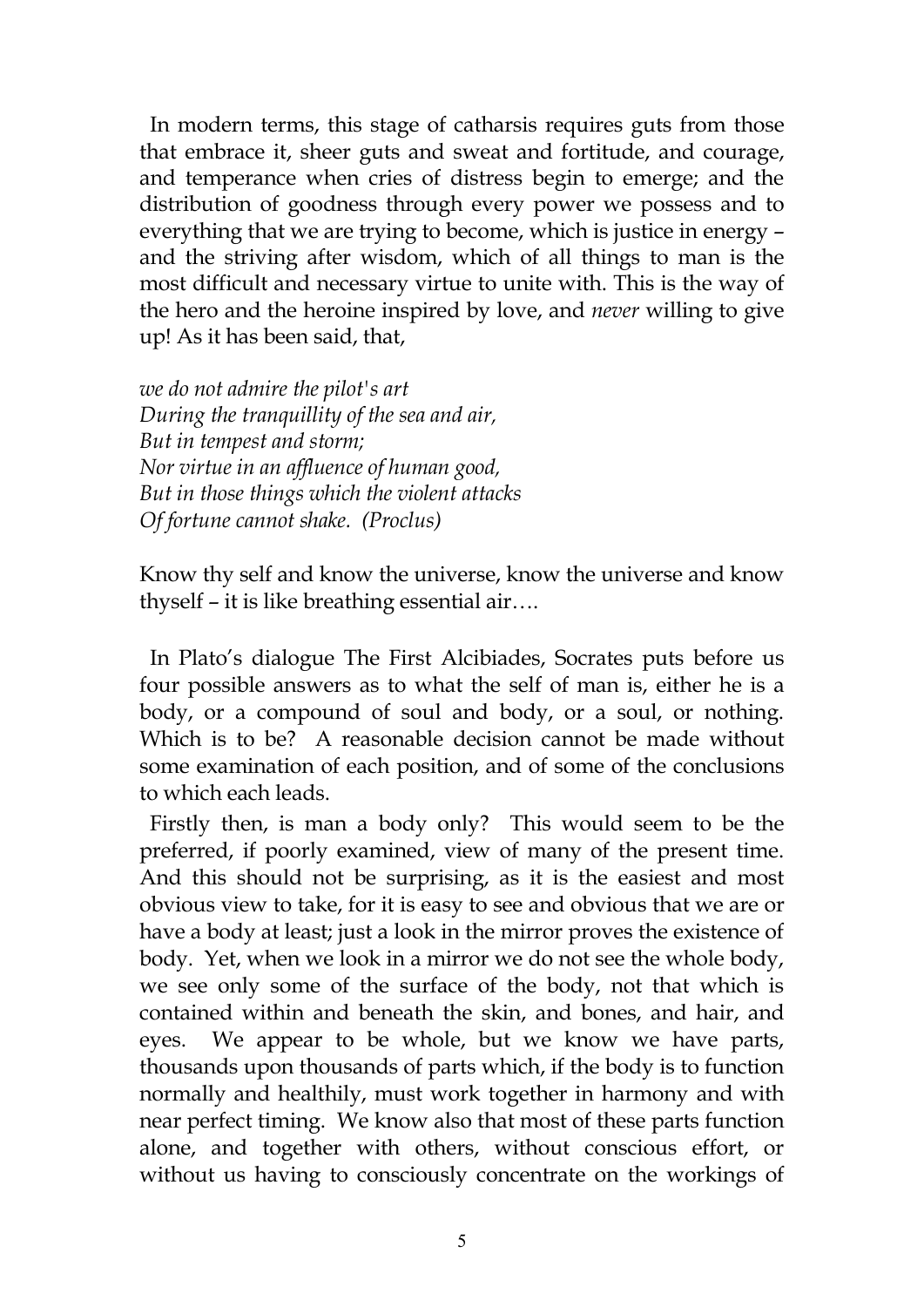each and every part. We know also that initially, at least, we have had to concentrate on the movements and efficiency of most of the larger parts of the body, that is the legs, the arms, the hands, the feet, the spine, the stomach, the chest, the head, and the coordination between them all. And as we become proficient in their uses they become taken over by habit, and sub-conscious spontaneous natural control.

 Further to this, we have the organs of sense and the senses, which collect and receive exterior and interior physical information, which again are parts contributing to the whole. But if body is simply and only what man is, and that this is what his self consists of, what then controls all the parts, and coordinates them into the healthy, or otherwise, state of a whole animated being? Of course, it is said, it is the brain - that mighty organ which defines each man or woman, and is the essence of what man is, and the self. Yet the brain, even more so than the rest of the body, is not only a whole composed of parts, but is itself a part and completely dependent upon other major parts of the body for its health and life.

 Where in all these parts, and wholes composed of parts, is man's self? Where is its seat? Where can it reside in order to receive and decide upon every inner and outer stimulus, to which it is forever passive? In which part will it be found in parts that are so interdependent? The self appears then, from this standpoint, to be a part of the body, itself composed of parts, whose major energy is to be devoted to the continuous function of every other part, and of the whole of which it is a part. Yet which part the self is in cannot as yet be apprehended, for when the foot is rejected as not being the self, and then the knee, the hand, the ear, the hair, the teeth, the spine, the heart, and the parts of the brain, and the parts of these parts, what then is left? Either, that the self is a chemical compound to be found somewhere in the caverns of the yet uncharted recesses of the brain, and which lives and dies with the brain, or, that it is nothing, and does not possess any substantial existence.

 The second answer must then be considered, that is, that man's self is a compound of soul and body. A compound, by its nature, is composed of two or more different parts which together produce a whole. Also, this whole is not necessarily just a mixture of the properties of the parts, but possesses its own properties as a whole, which are not possessed completely by any of the parts separately.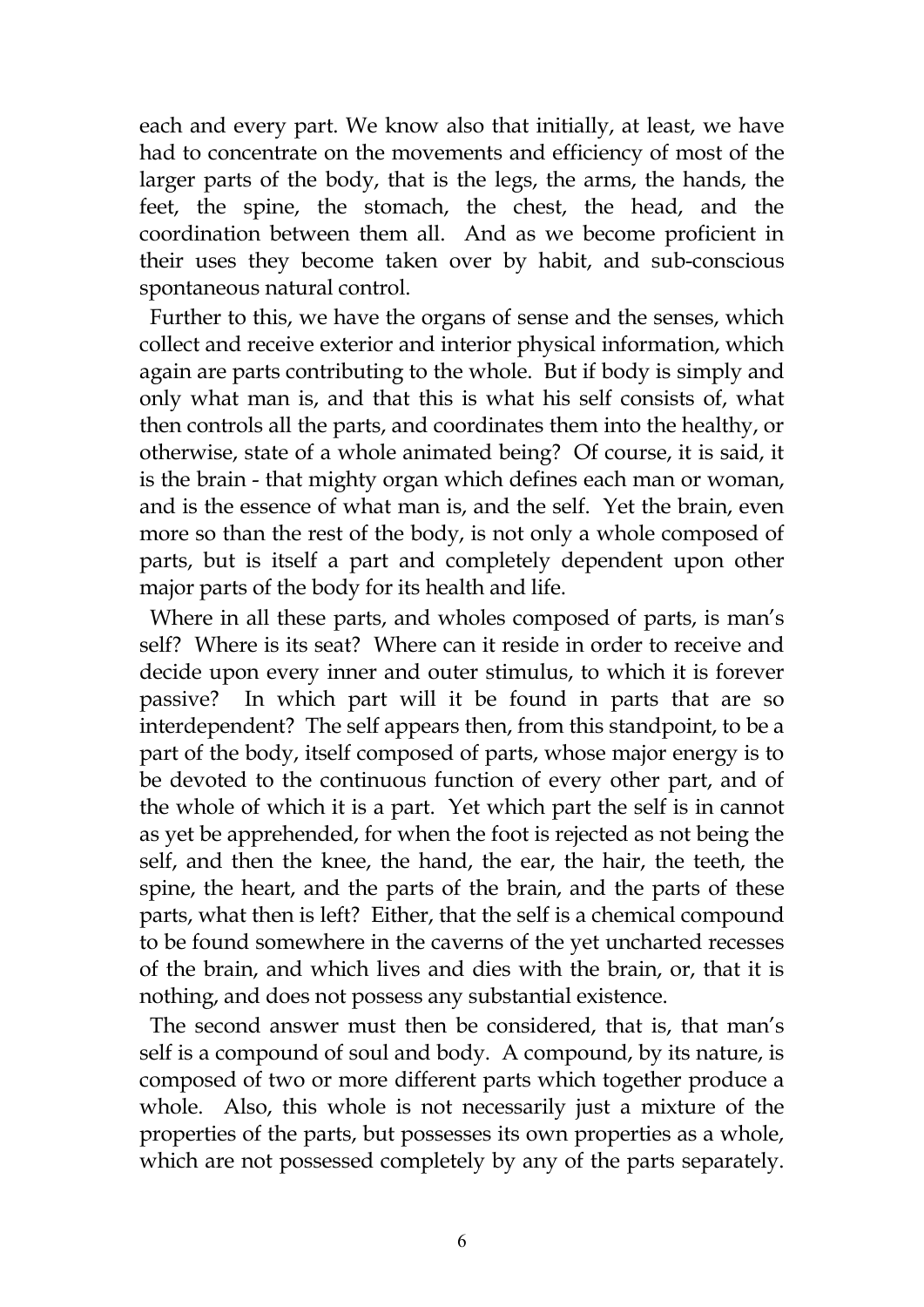If either of the parts is removed, the whole fails, and is no longer the compound it was. If, then, man's self is a compound of soul and body, it is dependent totally upon the joining up of both parts, and cannot exist if either one or the other is not present.

 The body, we know, is mortal, subject to birth, growth, maturation, decay, and death. Hence, the self is destined to a short life and inevitable dissolution - this is inescapable. Even if there is, in this case, a soul present as an animating principle, it is not the self; it is merely an element in its composition, and cannot survive even as this element without the body and its contribution to the self. It is then as mortal as the body, and cannot be the self without body. Either way, the parts dominate the whole, and if the parts are mortal and subject to change and dissolution, so too is the whole, and it is destined for oblivion. If, then, the self is a compound of soul and body, it is truly temporary and, at best, enjoyable.

 What then of the third answer, that man's self is a soul, and that he is soul? This position poses a number of further questions that must be answered if this kind of self is to be known and understood. If the self is an animating principle, or soul, is it then mortal or immortal? And further, is it irrational or rational? Does it possess life from itself, or is it dependent upon another for its life and existence? And does it move itself or is it moved by something else? Is it self-conscious, possessing the power to know itself, or is it self-ignorant and only conscious of any parts which may depend on it for their life? If mortal, how long does it live? As long as the body, a bit longer, or a lot longer? And if immortal, can it only animate a body for a single life, and is then forever incorporeal? Or can it ensoul another body, and another, for so many and for so long as its needs require?

 Further to these, we may well conclude that if the self is irrational, it is not capable of the self-knowledge of its own reason and nature, but will only know its own opinions, or judgements, or feelings, or appetites, or a combination of some or all of these, yet will be ignorant of how they will contribute or detract from its own wellbeing and increase, or decrease. Yet if the soul is rational, does this mean that it may not only know its own reason or nature, but that it may know also the reasons of other things, or of all things? And is a rational soul the only type of soul, or are there irrational souls, natural souls, or super-rational souls? And what are their several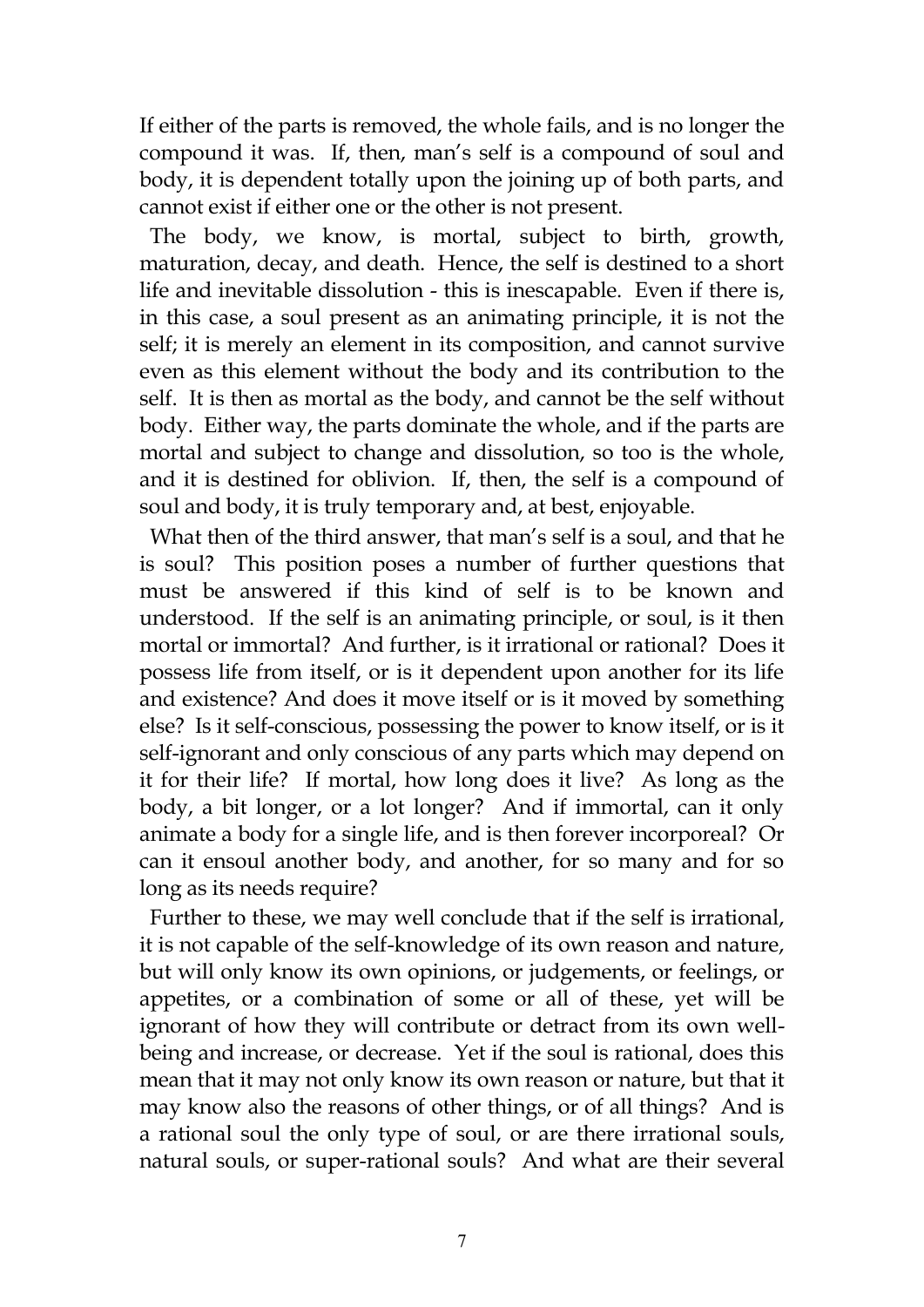relationships to bodies? These differing questions and viewpoints are a meditation in themselves, and are capable of being answered and clarified by frequent and prolonged consideration, and through intimate contact with the things themselves, and can only stimulate our innate impulse to know what, and why, we are.

 The fourth answer is the most curious, and the most difficult to comprehend, *viz.* that man's self is nothing. If, then, man's self is nothing, without existence, then that which we see in the mirror is also nothing and does not exist. The I, which we believe ourselves to be when we say I am, or I have, or I want, or I need, I know or I love, is then nothing, without existence, life, or intelligence, without feeling, or desire, or reason. It is purposeless, pointless, without substance or quality, not even a figment of imagination or delusion or dream - it is simply nothing and void of all reality. Much food for thought . . .

 It is not too difficult to think of other questions or conclusions which are sponsored by the viewpoints that man's self is either body, or a compound of soul and body, or soul, or nothing. But why, it may be asked, do we need to know this? Why do I need to know what I am? Does it make any difference if I know my self or not? Does it matter whether I have a self or not? These questions are the defence of the ignorant, or the cries of the suffering and the desperate.

 One answer could be that if we do not know what the self is, we cannot know what is good for the self; not only what is good in any particular circumstance which may be pleasurable or painful, but what is good for us in all circumstances and at all times. And it follows from this, that if we do not know what is good for ourselves, we cannot know what is good for others of a similar nature. Consequent to this, it must be said that if we do not know what is good for ourselves, or for others, we also do not know what is evil for ourselves, or for others. Hence, if we do not know ourselves, or what is good for us, or evil for us or for others, we can only live by our opinions formed from the conjunction of sense and memory.

 Opinions may conform to truth, and may not, and range from the most probable to the impossible, but, by their very nature, they are not certain. Therefore, at best, if the self is not known, nor the good or evil which the self desires or avoids, and the opinion is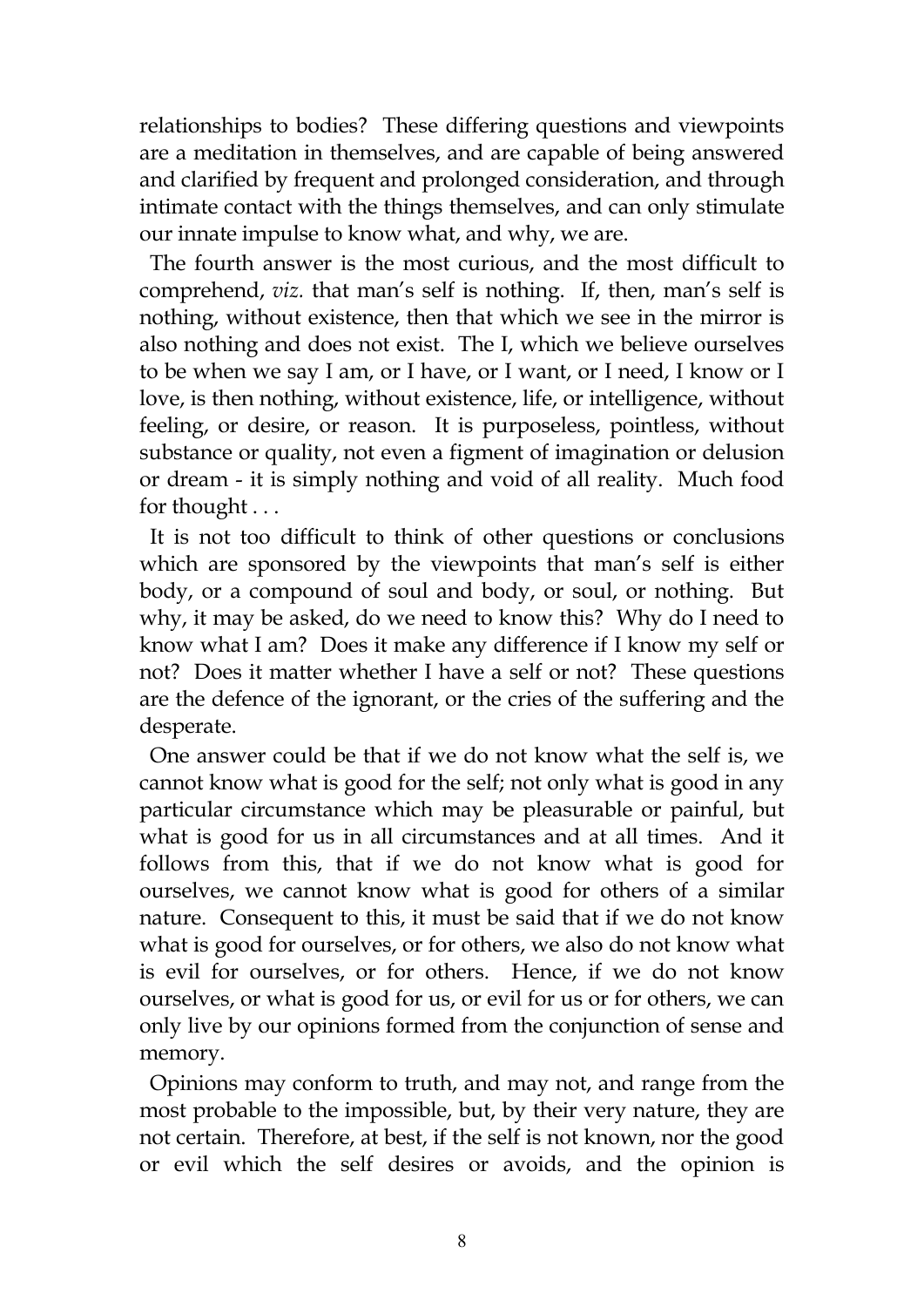sometimes right and sometimes not, a good life will be dependent mainly upon fortune, and what is called by many, chance.

 Yet, it could be said, I may not know myself, but if I spend my life trying to do good for others surely this cannot be wrong. Of course it is not wrong attempting to do good for others, but, even more so than a knowledge of self, the knowledge of what *good* is, is not easily attained without prolonged effort and directed energy. For what *is* truly good for man will always be good in every and any circumstance, and what *may be* good for man will only be good in certain and definite circumstances. And this applies equally to the universe itself, and to all the beings and lives it contains.

 Hence, it is vital for man to know what he is and what is good for him, whether he believes himself to be body alone, or a compound of soul and body, or a soul. But if a man believes he has no self and is nothing, it really does not matter at all what he does for good or evil, as there can be no consequences, damage, or purpose to a self which does not exist. Yet there are some who have indeed lived and died according to this dark view, with fatal effects for many others. And if we hold to the self-evident truth that man is a microcosm of the great cosmos, the same or similar deep meditations will need to be engaged in, that is, is the self of the universe a body only, or a compound of soul and body, or soul, or nothing, or some other conception we may generate or apprehend. And again, whatever we see will be a projection of what we have become.

 As there are certain consequences to the self being nothing, so too if *the good* is not, that is, possessing no reality, certain other things follow: for if the good *is not*, then all things are destitute of it. If all things are destitute of good, they can never be useful, as the useful is no otherwise useful than from it being good for the use it was created. If all things can never be useful, neither can they be of value, for all things are of value in proportion to their goodness and usefulness. If all things are of no value, never can they be the objects of desire, as all objects of desire are so because of their goodness, usefulness, or value. If no thing can be the object of desire, all desires are vain and hopeless, empty and trifling. If all desires are of such-like qualities, there will be no progress, for progress is the result of the desire for increased being or well-being, or life, or intelligence. If there is no progress there can never be growth, as growth, even in nature, is facilitated by the desire for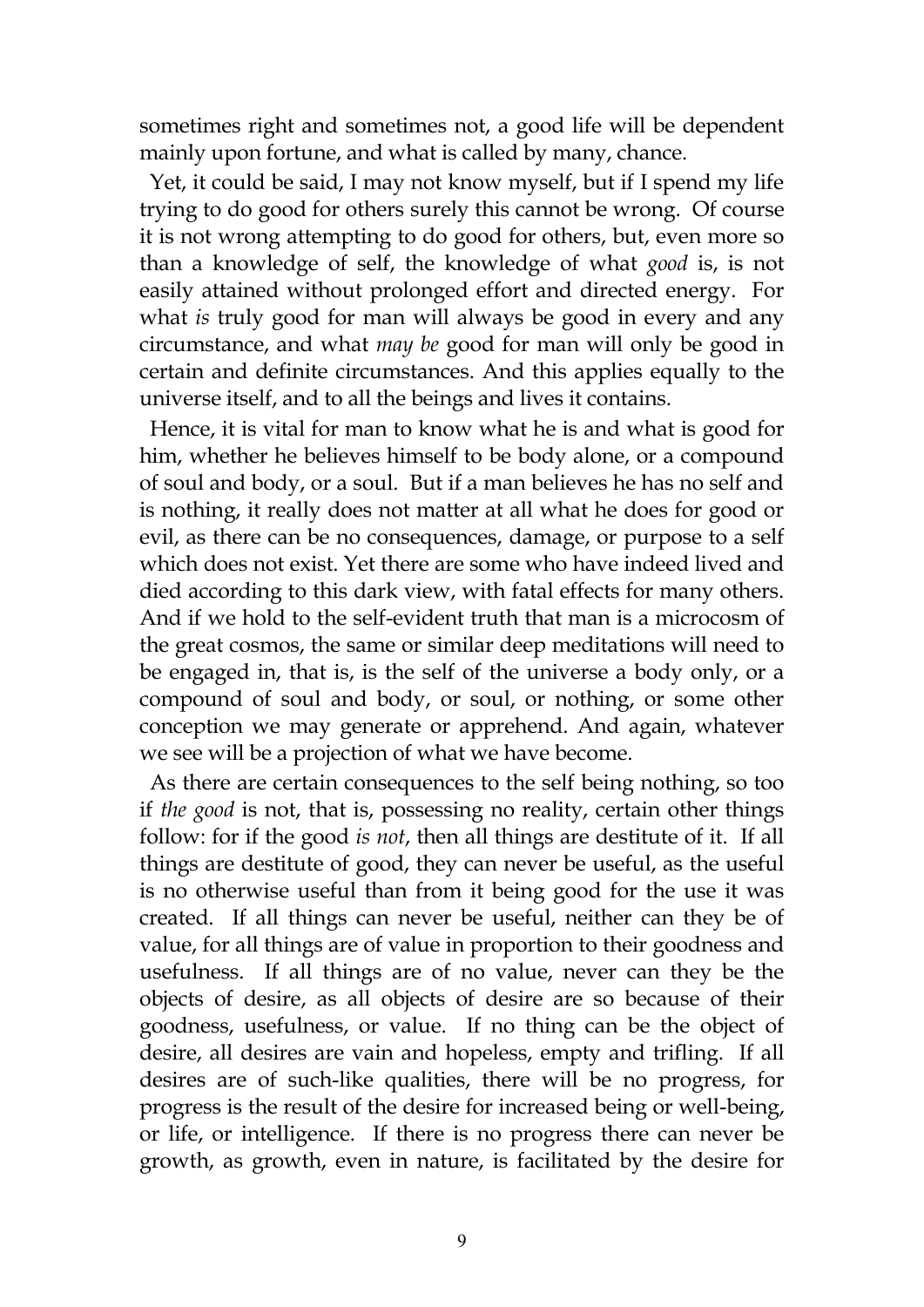that which is naturally good to itself. If there is no growth, neither can there be life, for the indications of life are increase and decrease, but the indication of death is decrease. If there is no life, then there can be no being, for a being void of life is dead and redundant. If there is no being, there is no thing, non-being here signifying absence of being and reality, and destitution of essence. If there *is* nothing, then nothing possesses being and is the principle of that which has no being, which is most obviously ridiculous. Therefore, if the good is not, neither *is* any thing else - all is nothing, empty, lifeless and barren.

 Yet we do possess, along with all living things, some notion or impression of what is good, as we can express, sometimes with amazing alacrity that such a thing is not good, or is bad, or evil, or ugly, or beautiful, or desirable or good. And, although some elements of these judgements may be inherited or learned, they are most often the spontaneous conceptions of our nature comparing that which is experienced to that which is firmly believed or known. Hence we compare things good, or true, or beautiful, or real, or their opposites, to our own standards or conceptions, or to ideas.

 Here we should observe the gravity of what we are considering. For if we are to examine what the self of man is, we are led then to consider what self itself is; what does it mean to be self? For man itself, which includes us all, is one thing, but what of the universe itself, being itself, or life, or wisdom, or beauty, or justice, or virtue, or science? Do these then have no self? No substantial existence apart from every thing which depends upon them, and of which parts they are composed? We are in danger here of negating the reality of every thing which is of value to past and present and future generations of all the various forms of life. Be cautious here: for this path is degenerating and ruinous, and leads to ignorance and to immense darkness.

 And what of love? And what of beauty? And what of permanent happiness? And what of the fulfillment of dreams and aspirations? Illusions all, or ideals to be realized? All of us must consider and decide. But in your considerations reflect upon this: if man's self is an illusion, or transient, or the result of a spectacular accident, or a compound of nature and body, or a purposeless being, then the life of a man or a woman is but false, mortal, incidental, desire driven,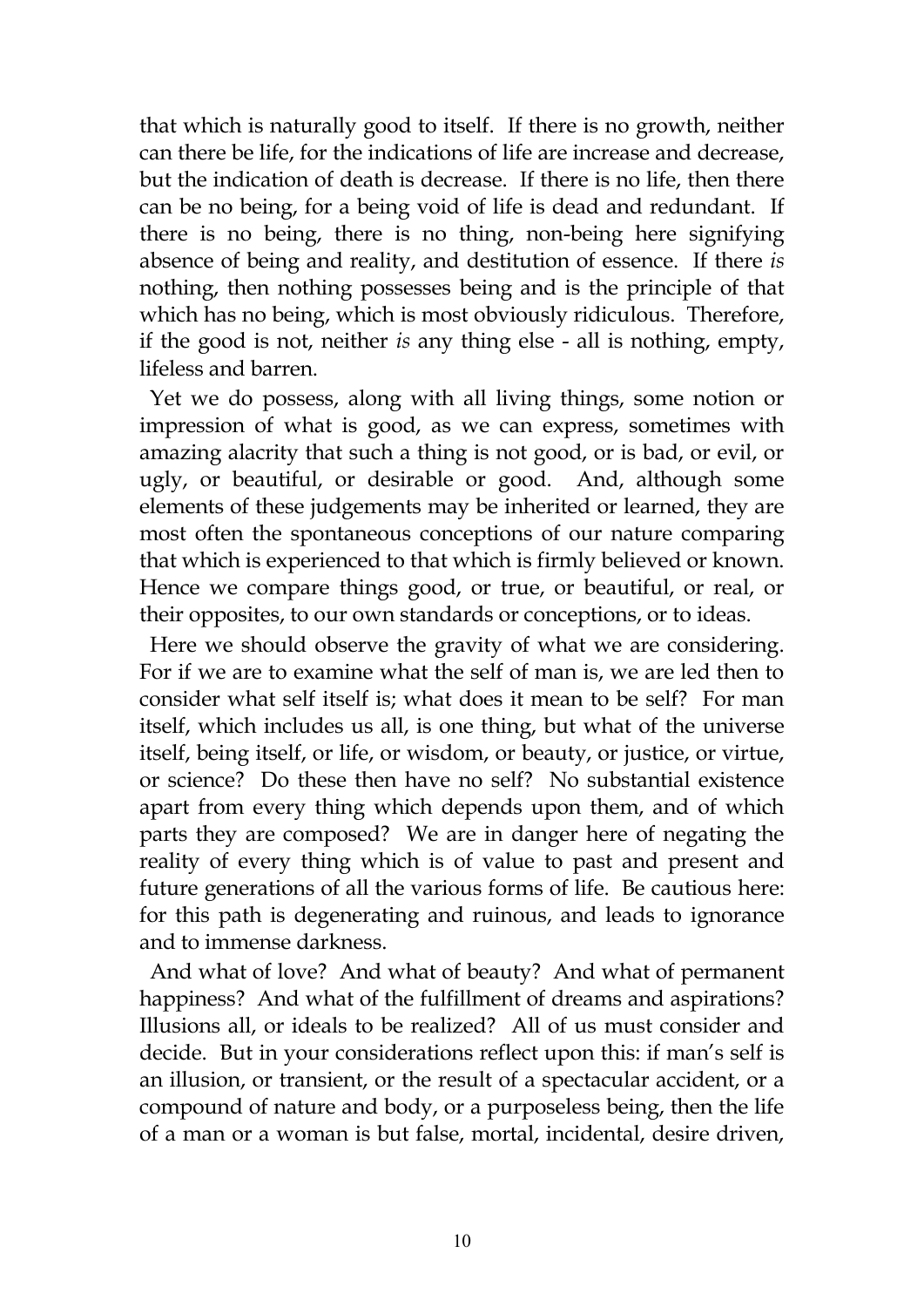and unnecessary. In other words, a temporary tick on the temporary body of the universe.

 There are many other conclusions towards which the various conceptions of self lead, but, as a man or a woman, the primary consideration must be whether the self of man, and therefore the self of all other things, is real, permanent, and overflowing with potential, or is a non-entity, fleetingly transient, and limited by its own impotence and pointlessness. Whatever we decide will influence our present and our future. And the so-called middle ground of "I do not know" or "I do not care" or "it is not possible to know these things with any certainty" will not only stifle purposeful inquiry, but will effectively castrate the will to penetrate the veils of self, of truth, of beauty, and of reality.

 The Platonic tradition adheres to the judgment that the immortal soul is the self of man, and is essentially self-motive, and that it is intimately related to and dependent upon the comprehending soul of the universe; for that which is the principle and supplier of life will not be the cause of the privation of life also. It likewise affirms that our soul is using the body as an instrument. The confusion arises when the needs, desires and appetites of the body, together with its irrational vital nature, are perceived as being those of the soul likewise; so that whatever happens to the body happens also to the soul. Hence, she suffers through and with the body, both its pleasures and its pains, and the passions of the instrument become those also of its user.

 Bodies are the most wonderful things……….. and experience such a vast variety of sensations and sensual conditions, again both pleasurable and painful – and hence the beginning of catharsis is the setting aright of the microcosmic world, knowing of what it comprises, what its essence is, what its powers are, and to what best ends it should direct its various energies. But at the very same time a realignment of the microcosm to the macrocosm needs to brought into energy – by the seeing of what it comprises, what the many and various beings are that generate and inhabit it, and the multiform lives it sustains and is sustained by, and the beautiful order of all things that are moved by and moved with intelligence. Through catharsis we set aright the relationship of soul to body, of soul to soul, and prepare ourselves for the true work and purpose of man, which this process also unveils.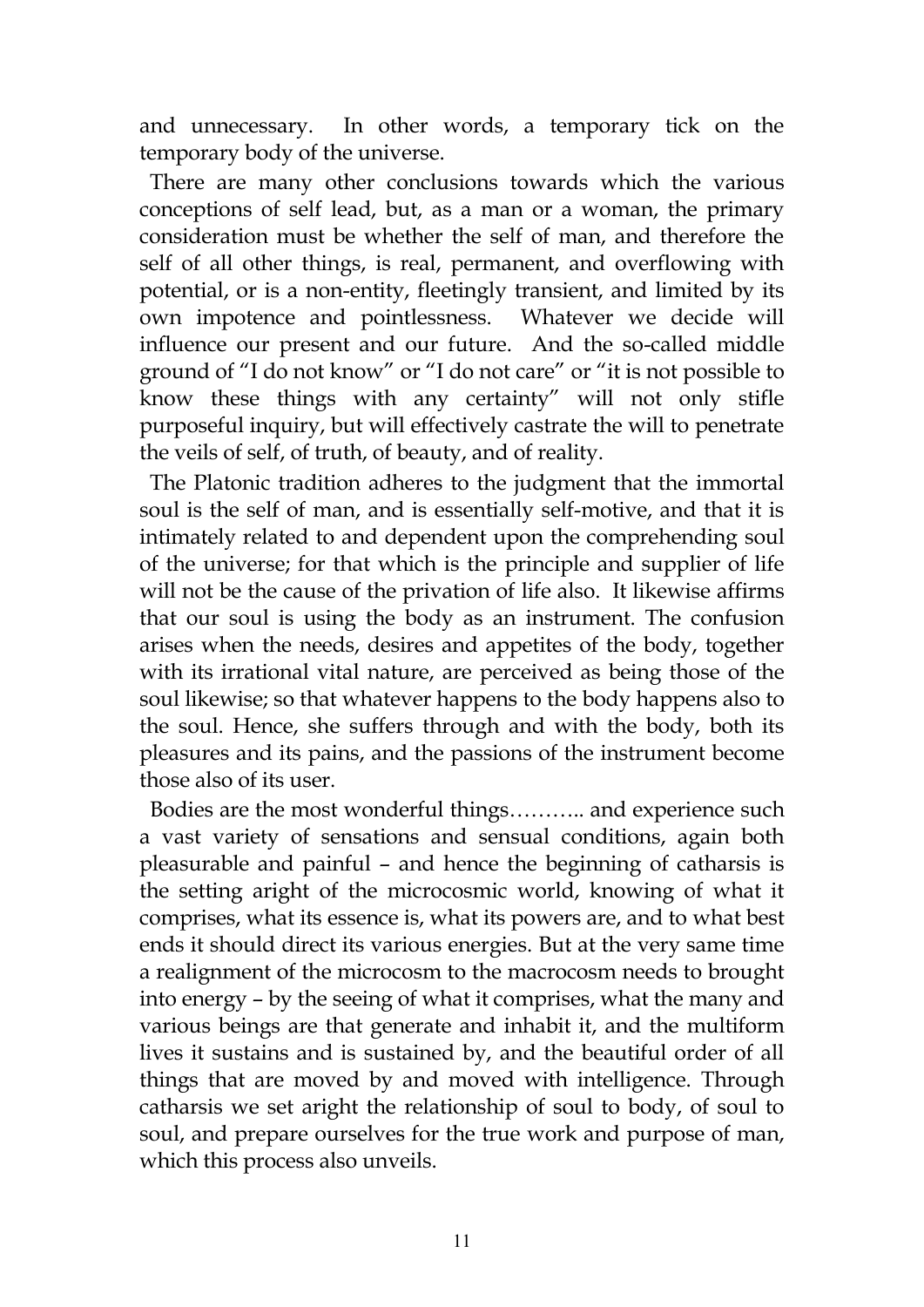When all is well, when all is calm, when life is pleasant and good, when comfort abounds, when success is enjoyed, when contentment wraps around us like a warm embrace, when we appreciate ourselves and are appreciated by those around us, when we feel good and are seen as good, when life continues to enrich our every motion and decision – then wisdom, justice, temperance, fortitude, faith, sanctity, will and all the other virtues appear to be living through us, and may well be – yet an aged wise woman once looked deep into my eyes, into the eyes of a young man brimming with self-confidence, full of certainty and pride in his burgeoning so called spirituality, and his obvious convincement that according to every virtue he was truly vitalized and that perfection was there for the taking – and in looking, with a certain compassion and love she said, "Guy, my dear, never trust a virtue that hasn't been tested." And at the time it was to me like water off a duck's back, as is said, and I did not at all see the profound import of her kind injunction.

 Yet, when we pray for wisdom, when we meditate upon the profundities of life, and desire to be at its heart, enlightened and playing our full part in the divinely inspired and guarded universe within and without, do we really and truly appreciate what will be required of us? For the way of philosophy is the way of the hero and of the heroine, and demands of each one who longs for permanent and good empowerment that he or she becomes wise, becomes brave, becomes just, and temperate, faithful and pious and willing of only good – and those that are wise in their turn will assist in providing every opportunity for us to become so, giving us ample and varied times in which to develop and test our fortitude and courage, our temperance, our justice, our faith and our wisdom, through circumstances that require them, throughout as many lives as it takes; until the soul shines out from herself, like some vital golden orb, impervious to any and every impurity and attack, a self-shining light and good according to every virtue………

 Then her prayers are what she is and she is her own prayer, her reason for being becomes her, and she contemplates the universe from her centre conjoined with the greater soul that abides there, beholding the beginnings of her real and permanent life, and upon which so very many other lives will depend.